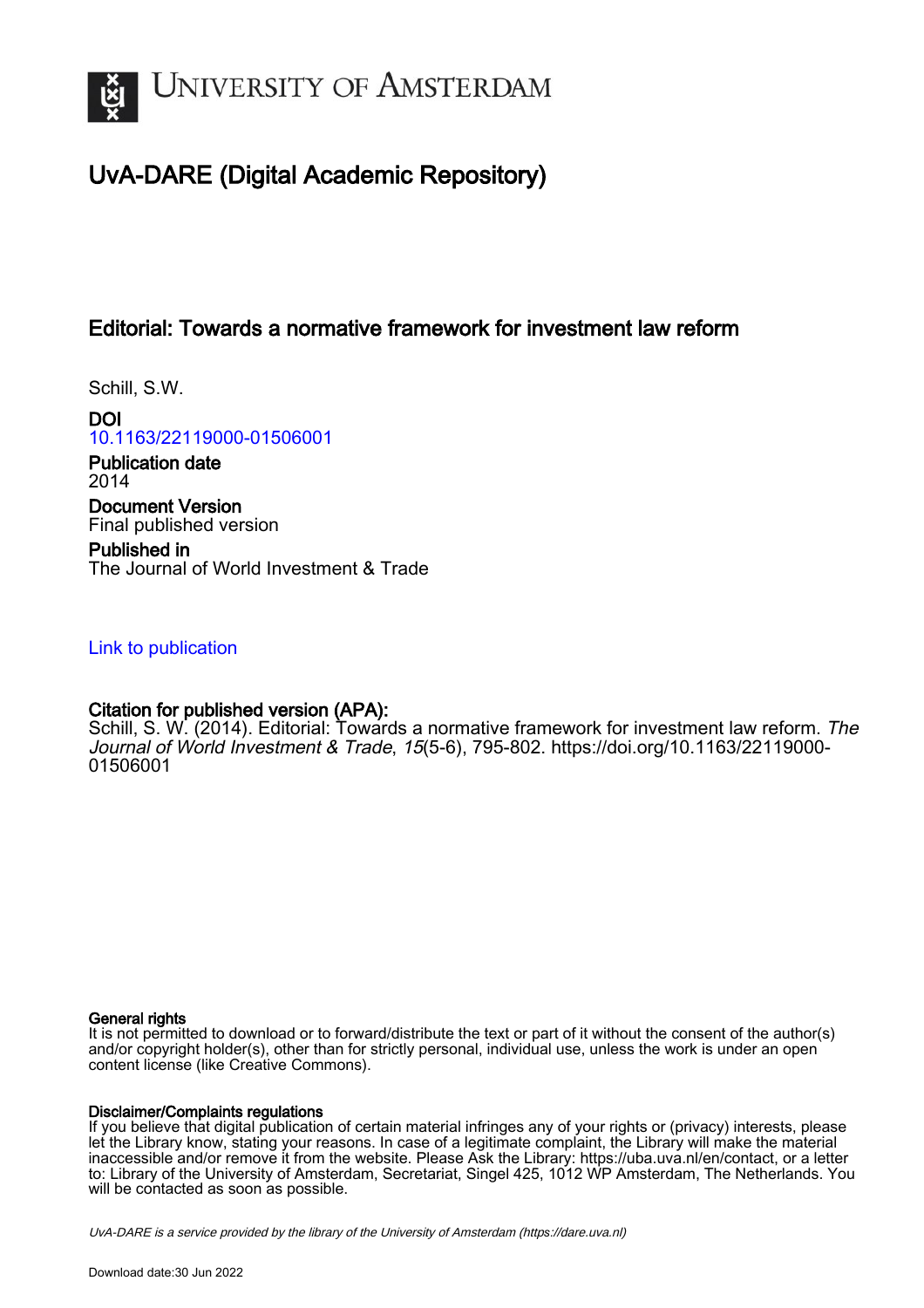

15 (2014) 795-802

brill.com/jwit The Journal of World Investment & Trade Law \* Economics \* Politics

# **Editorial: Towards a Normative Framework for Investment Law Reform**

Debates about the reform of international investment law and investor-state arbitration are omnipresent. They are also at the center of interest of this Special Issue of JWIT, which is guest-edited by Andreas Ziegler and emblematically entitled "Towards Better BITs? – Making International Investment Law Responsive to Sustainable Development Objectives." It contains contributions by Anne-Juliette Bonzon, Anne van Aaken, Laurence Boisson de Chazournes and Brian McGarry, Faraz Rojid and Maria del Carmen Vasquez, Krista Nadakavukaren Schefer, and Tarcisio Gazzini. In addition, this issue contains an article by Jonathan Bonnitcha on "Investment Treaties and Transition from Authoritarian Rule," which equally addresses aspects that are relevant for the debate on investment law reform, namely how investment law can complicate or facilitate transition to democratic rule.

## **The Need for a Debate About the Normative Foundations of Investment Law Reform**

Reform debates are often reactions to interpretations of arbitral tribunals and take shape in negotiations and renegotiations of international investment agreements. The ongoing discussions on the conclusion of so-called mega-regionals, such as the Trans-Pacific Partnership (TPP) or the Transatlantic Trade and Investment Partnership (TTIP), are most salient in this context. The aim of reform debates is often two-fold: to strike a better balance between the protection of foreign investments and competing private and public interests, both abroad and at home, and to make investment dispute settlement more transparent, predictable and acceptable to all stakeholders involved. What is more, reforming international investment law is not only on the policy agendas of future contracting parties,<sup>1</sup> it also plays an important role for international organizations that are active in the field

<sup>1</sup> These include states and regional integration organizations, such as the European Union or the Association of Southeast Asian Nations.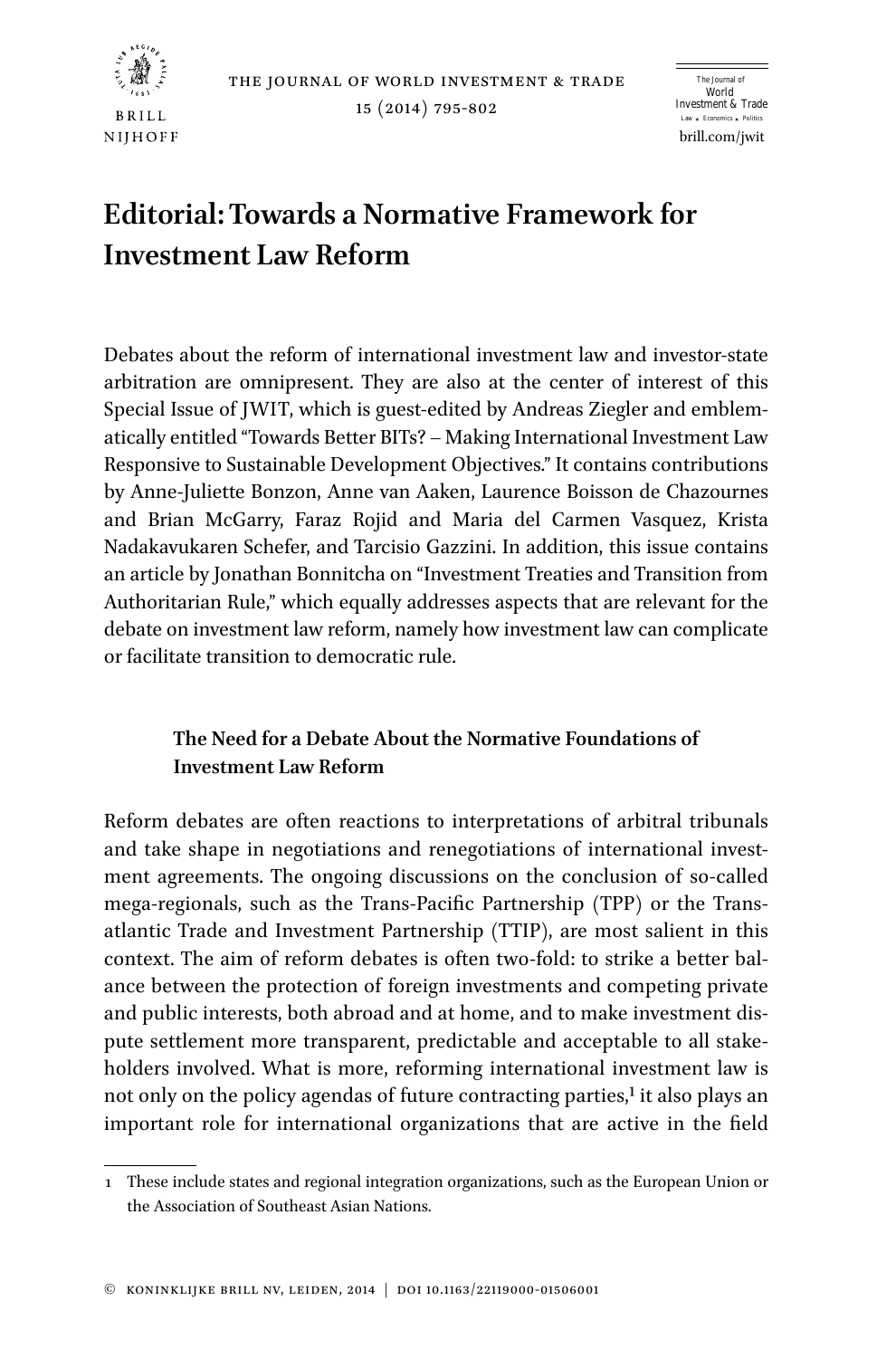of investment law, including the United Nations Conference on Trade and Development (UNCTAD),<sup>2</sup> the Organisation for Economic Co-operation and Development (OECD),<sup>3</sup> or the Southern African Development Community  $(SADC)$ ,<sup>4</sup> to name but a few examples.

The reform proposals that result from these multipolar initiatives reflect and react to the political pressure international investment law is facing since its development from a little noticed area of specialized expertise into an area capable of making headline news and bringing non-governmental organizations and ordinary citizens in protest to the streets and to internet platforms.<sup>5</sup> At the same time, the considerable number of reform proposals and diverging practical suggestions made by different institutions not only add to the complexity of the field, but risk fragmenting investment law even further. This can be counterproductive if the stated aim is to arrive at an investment law regime that is both balanced and predictable and that successfully manages to depoliticize international investment relations by providing a system that furthers the rule of law. In addition, reform proposals are themselves a reflection of underlying (conscious as well as unconscious) political and ideological preferences that may not be globally shared.

What is needed therefore is a debate about these preferences and their impact on investment law design and reform. To which extent should property be protected against adverse interferences? When should competing concerns

5 Recently, protest by civil society led to the European Commission opening the TTIP to an online public consultation which received almost 150,000 responses; *see* <[trade.ec.europa](http://trade.ec.europa.eu/consultations/index.cfm?consul_id=179) [.eu/consultations/index.cfm?consul\\_id=179>](http://trade.ec.europa.eu/consultations/index.cfm?consul_id=179) (15 August 2014).

<sup>2</sup> *See* UNCTAD, *World Investment Report 2012—Towards a New Generation of Investment Policies* 97 *et seq.* (2012) [<www.unctad-docs.org/UNCTAD-WIR2012-Full-en.pdf>](http://www.unctad-docs.org/UNCTAD-WIR2012-Full-en.pdf) (8 August 2014); UNCTAD, *World Investment Report 2013— Global Value Chains: Investment and Trade for Development* 110 *et seq.* (2013) [<unctad.org/en/PublicationsLibrary/wir2013\\_en.pdf>](http://unctad.org/en/PublicationsLibrary/wir2013_en.pdf) (12 August 2014); UNCTAD, *World Investment Report 2014—Towards a New Generation of Investment Policies* 126 *et seq.* (2014) [<unctad.org/en/PublicationsLibrary/wir2014\\_en.pdf>](http://unctad.org/en/PublicationsLibrary/wir2014_en.pdf) (12 August 2014).

<sup>3</sup> *See, e.g.,* David Gaukrodger and Kathryn Gordon, 'Investor-State Dispute Settlement: A Scoping Paper for the Investment Policy Community' OECD Working Papers on International investment 2012/3 (2012) [<dx.doi.org/10.1787/5k46b1r85j6f-en](http://dx.doi.org/10.1787/5k46b1r85j6f-en)> (15 August 2014). For further information on the OECD's activities in international investment law *see* [<www.oecd.org/daf/inv/investment-policy/oecdworkoninternationalinvestmentlaw.htm>](http://www.oecd.org/daf/inv/investment-policy/oecdworkoninternationalinvestmentlaw.htm) (15 August 2014).

<sup>4</sup> SADC recently developed a new model investment treaty. *See* South African Development Community, *SADC Model Bilateral Investment Treaty Template with Commentary* (2012) <[www](http://www.iisd.org/itn/wp-content/uploads/2012/10/SADC-Model-BIT-Template-Final.pdf) [.iisd.org/itn/wp-content/uploads/2012/10/SADC-Model-BIT-Template-Final.pdf>](http://www.iisd.org/itn/wp-content/uploads/2012/10/SADC-Model-BIT-Template-Final.pdf) (12 August 2014).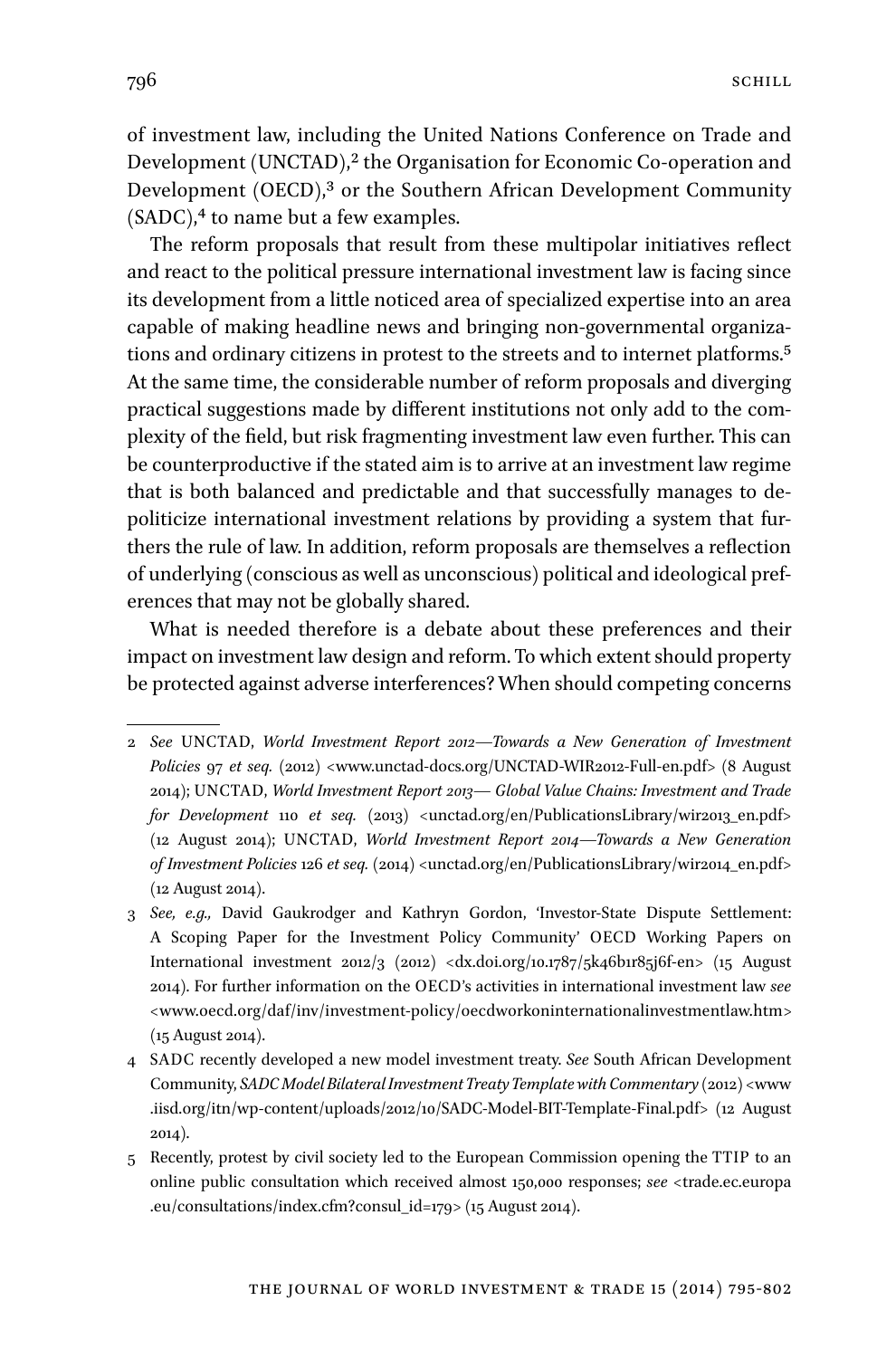enjoy preference? What institutional structures are adequate in governing investment relations and resolving investment disputes? Who should determine what the right balance is between investment and non-investment concerns? These are some of the questions relevant to engage with the normative foundations of the current reform debate.

#### **Constitutional Law Approaches to Investment Law Reform**

The answer to the above questions is often one of economic and social policy that may change depending on whether the wind blows more from one political ideology or another. Yet, given how quickly even fundamental economic and social policy can change – in some places from one election to the next – investment law reforms should be cast (and evaluated!) not in view of short term benefits, but on the basis of long term considerations. It is not so important whether and how investment treaties influence foreign investment flows in the short term – even if we had the right tools to measure and forecast this reliably – but rather whether they help countries to enact a framework of law and policy that is conducive to long term growth and development.

Similarly, we do not need to ask whether investment treaties in a specific situation prevent or permit concrete host state conduct that is justified as being in the public interest, whether it be the way Germany phased out nuclear power or how Australia gears up against tobacco. Instead, we need to inquire more generally about the impact investment treaties have on the "rights-mix" in a global society; that is, whether and how investment law interacts with competing rights and what impact it has on policy space more generally.

It remains to be determined, however, on what basis we reach a consensus on the right "rights-mix" and balance between policy space and government control. These questions are deeply normative and require suitable consensusbuilding processes about underlying normative assumptions before comprehensive and broadly consented reform agendas in international investment law can be successful.<sup>6</sup>

My own view on ways to develop consensus on the normative foundations of investment law reform is built on an analogy between investment treaties

<sup>6</sup> Such consensus-building processes rightly are called for as a strategy for investment law reform by Karl Sauvant and Federico Ortino, 'Improving the International Investment Law and Policy Regime: Options for the Future' (2013) [<formin.finland.fi/public/download](http://formin.finland.fi/public/download.aspx?ID=113259&GUID={1202781B-0D9B-4E9C-9621-FCA4DA87881E}) [.aspx?ID=113259&GUID={1202781B-0D9B-4E9C-9621-FCA4DA87881E}](http://formin.finland.fi/public/download.aspx?ID=113259&GUID={1202781B-0D9B-4E9C-9621-FCA4DA87881E})> (15 August 2014).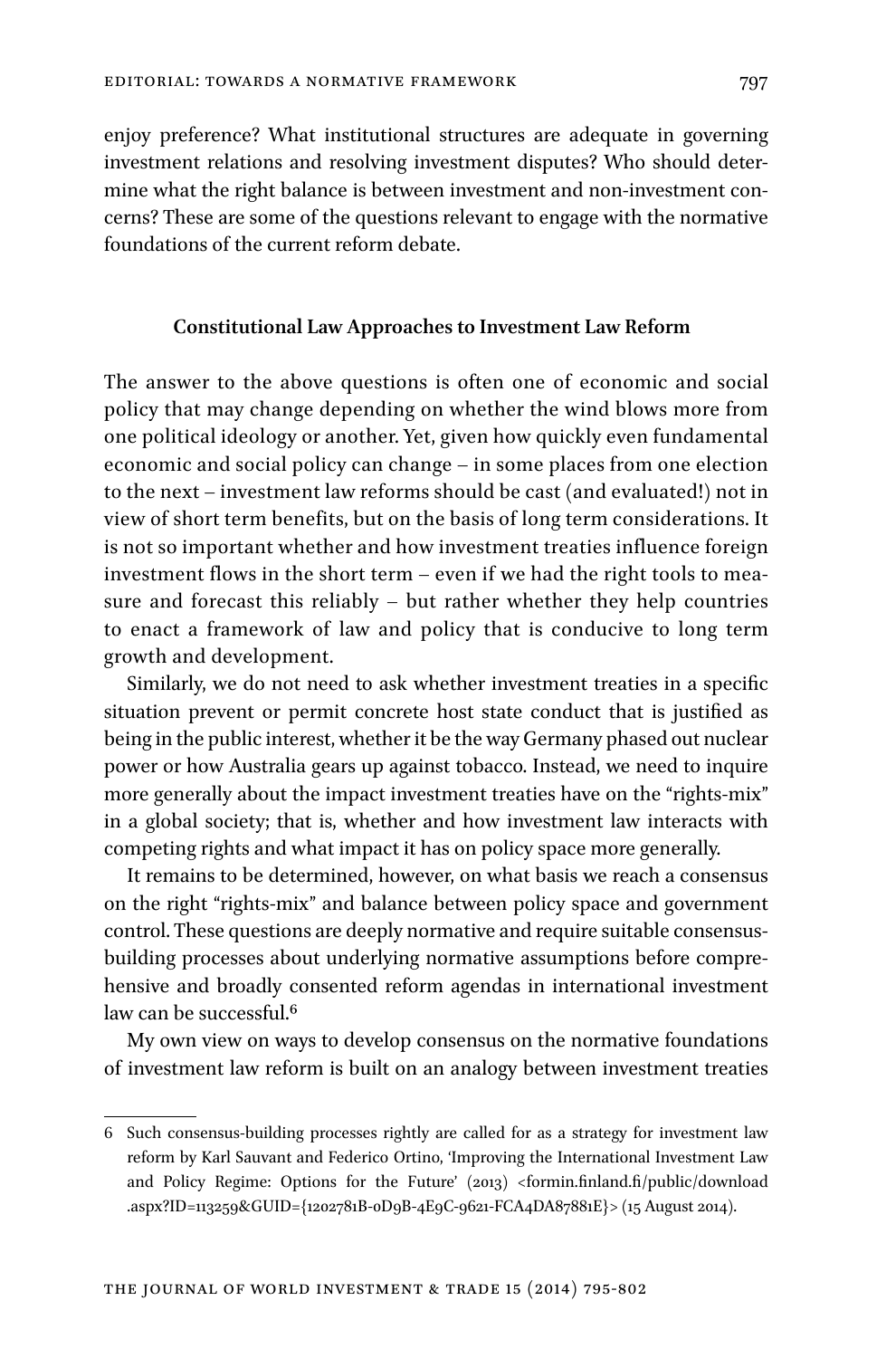and constitutional law.7 This analogy draws on the observation that investment law and constitutional law are functionally equivalent in guiding politics to achieve certain overarching aims and in creating spheres of freedom for the exercise of rights. These constitutional legal dimensions are present both at the domestic level and in the international context, where international law, including investment law, is used to program the behavior of states to pursue certain policies and to create rights, including for individuals. Against the background of these functional parallels, it is beneficial to explore constitutional legal arguments for guiding investment law reform in achieving an acceptable balance between private rights and public interests.

In order to serve as a basis for global consensus, constitutional analysis cannot draw on specific national constitutional traditions. Instead, a broader and more comprehensive constitutional framework is necessary. Two sources of constitutional norms and values are particularly apposite: first, principles and values of comparative constitutional law and, second, multilaterally consented principles of United Nations law.

#### **Comparative Constitutional Law**

The first set of principles would originate in a comparative analysis of how domestic constitutional law, as well as other regimes of regional and global governance, envision the relationship between the state and private economic actors and circumscribe the proper role of dispute settlement institutions that review the legality of government conduct. These principles could be used not only to provide a more balanced interpretation of investment treaties (as I have suggested elsewhere),<sup>8</sup> but also to structure a broadly recognized investment law reform agenda for the negotiation of new investment treaties. Without dwelling on the details, the fundamental constitutional principles that are broadly recognized in domestic constitutional law in a large variety of countries across all regions of the world encompass the principles of democracy, the rule of law, and human rights.<sup>9</sup> These principles can be brought to

<sup>7</sup> How investment law and constitutional law interact and are moving closer together is also explored by Laurence Boisson de Chazournes and Brian McGarry, 'What Roles Can Constitutional Law Play in Investment Arbitration?', in this issue, pp. 862–888.

<sup>8</sup> *See* Stephan W. Schill, 'The Sixth Path: Reforming Investment Law From Within' (2014) 11(1) *Transnat'l Disp. Mgmt.*

<sup>9</sup> *See* Armin von Bogdandy, 'Grundprinzipien von Staat, supranationalen und internationalen Organisationen' in Paul Kirchhof and Josef Isensee (eds.), *Handbuch des Staatsrechts*, Vol. 11 (3rd ed.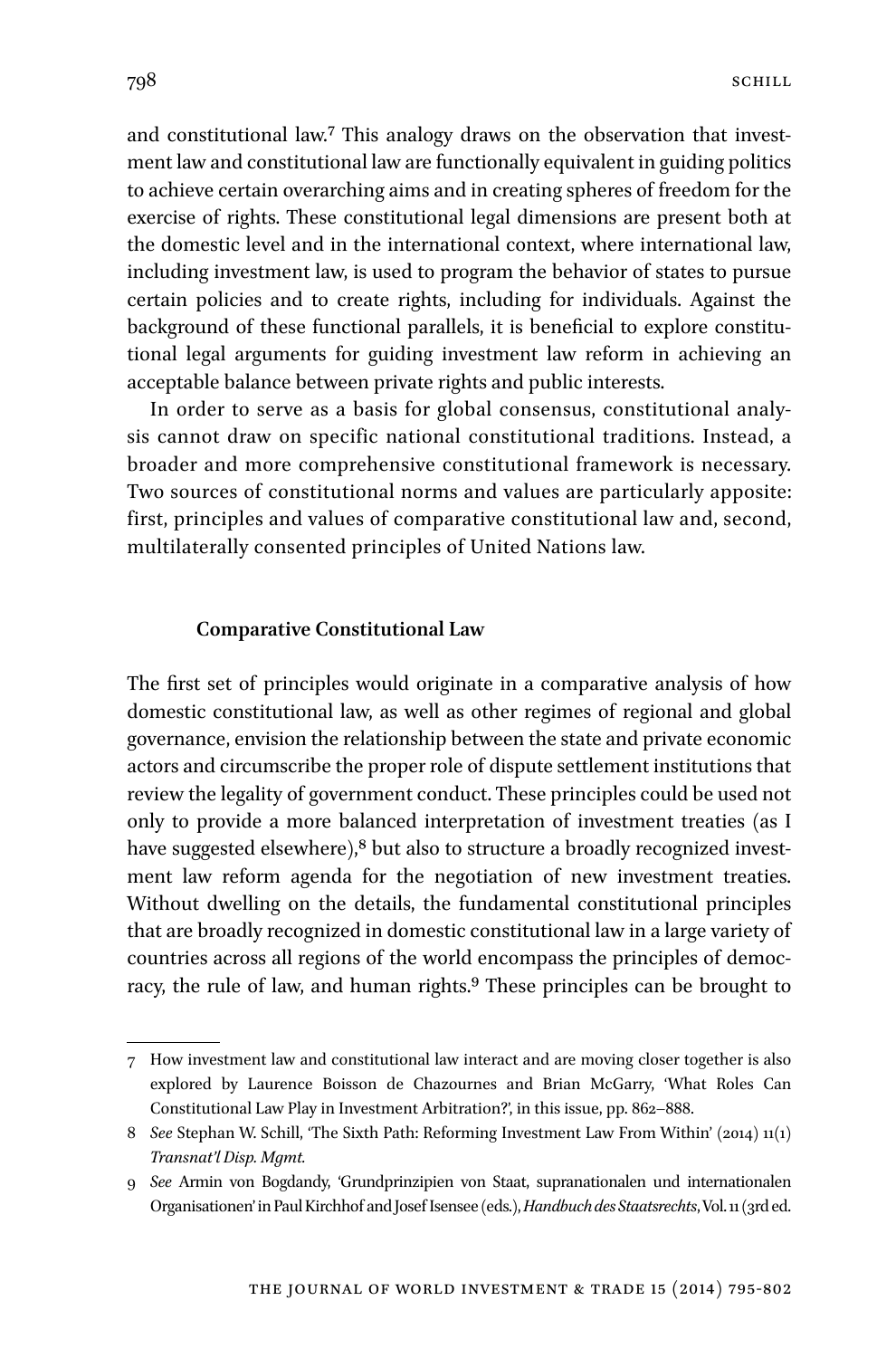bear on international investment law and militate for ensuring policy space, transparent procedures for dispute settlement, the protection of human rights of affected populations and foreign investors, but also a system of investment protection that ensures the accountability of host states to the concept of the rule of law.

### **Principles of UN Constitutional Law**

The second set of constitutional principles that should inform investment law reform are principles of UN constitutional law.10 I will dwell on these a bit more in detail. These principles include: 1) international peace and security and the peaceful settlement of disputes;<sup>11</sup> 2) the protection of self-determination;<sup>12</sup> 3) the principle of sovereign equality;<sup>13</sup> 4) the protection of human rights;<sup>14</sup> and 5) development and social progress.15 All of these principles are enshrined in a norm of UN constitutional law that should be placed at the center of investment law reform debates and the consensus-building processes that are needed. This norm is Art. 55 of the UN Charter, which provides:

Article 55

With a view to the creation of conditions of stability and well-being which are necessary for peaceful and friendly relations among nations based on respect for the principle of equal rights and self-determination of peoples, the United Nations shall promote:

- 1. higher standards of living, full employment, and conditions of economic and social progress and development;
- 2. solutions of international economic, social, health, and related problems; and international cultural and educational cooperation; and

C.F. Müller 2013) 275; *see also* Armin von Bogdandy, 'Common Principles for a Plurality of Orders: A Study on Public Authority in the European Legal Area' *Jean Monnet Working Paper* 16/14 (2014) [<www.jeanmonnetprogram.org/papers/14/documents/JMWP16Bogd](http://www.jeanmonnetprogram.org/papers/14/documents/JMWP16Bogdandy.pdf) [andy.pdf>](http://www.jeanmonnetprogram.org/papers/14/documents/JMWP16Bogdandy.pdf) (15 August 2014).

<sup>10</sup> These principles are so important because existing or future investment rules are not allowed to run counter to these principles. *See* UN Charter, Art. 103.

<sup>11</sup> *See* UN Charter, Preamble, Art. 1(1), Art. 2(3), (4), Arts. 33 *et seq.*

<sup>12</sup> *See* UN Charter Art. 1(2), Art. 2(7) (non-interference in matter of "domestic jurisdiction").

<sup>13</sup> UN Charter, Art. 2(1).

<sup>14</sup> UN Charter, Preamble, Recital 2, Art. 55(c).

<sup>15</sup> UN Charter, Preamble, Recital 3 ("social progress"), Arts. 55 *et seq.*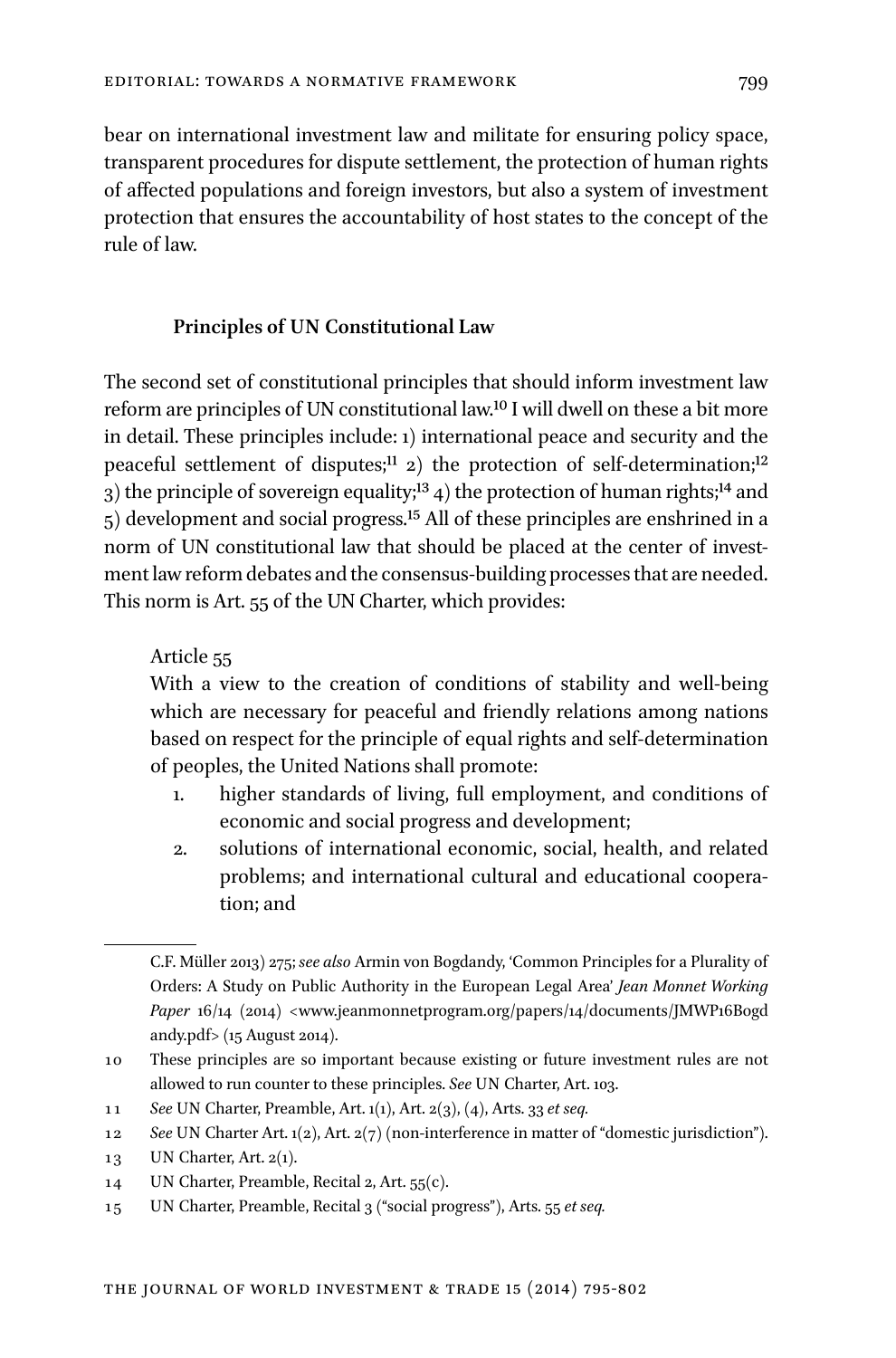3. universal respect for, and observance of, human rights and fundamental freedoms for all without distinction as to race, sex, language, or religion.

Although this provision is addressed to the UN, it can be read, together with Art. 56 of the UN Charter, as setting out broader global constitutional principles, which must also influence international investment law and investorstate dispute settlement. In this light, investment law needs to be conceptualized as a tool for states to achieve "peaceful and friendly relations" that "respect … the principle of equal rights and self-determination" in order to work towards "higher standards of living …, economic and social progress and development," while "respect[ing] ... human rights and fundamental freedoms."

This perspective would stress the following objectives for investment law: peacefully governing of international investment relations, including the settlement of disputes; the need to give sufficient policy space to states to set their development strategies independently and implement them accordingly; the application of investment rules to both capital-importing and capital-exporting countries; the vision to regulate not only states in their relations to foreign investors, but also investors in relation to the state's population and other affected communities; and the importance for human rights norms to inform international investment relations and investment law reform.16

Furthermore, it can be argued that among the constitutional principles of UN law, the principle of (sustainable) development, understood as "development that meets the needs of the present without compromising the ability of future generations to meet their own needs,"17 assumes a prominent position in

<sup>16</sup> Human rights ideas can work in two ways. On the one hand, they can lend support to certain investment disciplines because of the parallels that exist in substantive protection, for example in respect of the protection of property, due process, or access to justice. On the other hand, the protection of human rights is an argument for ensuring policy space for host states, but it also stresses states' responsibility to regulate foreign investors effectively in order to protect the human rights of its populations, including the right to a safe environment, drinking water, public health, etc. On these different ways of interaction between human rights and investment law *see* Ursula Kriebaum, 'Privatizing Human Rights: The Interface between International Investment Protection and Human Rights' in August Reinisch and Ursula Kriebaum (eds.), *The Law of International Relations: Liber Amicorum Hanspeter Neuhold* (Eleven 2007) 165; Pierre-Marie Dupuy, 'Unification Rather than Fragmentation of International Law? The Case of International Investment Law and Human Rights Law' in Pierre-Marie Dupuy, Ernst-Ulrich Petersmann, and Francesco Francioni (eds.), *Human Rights in International Investment Law and Arbitration* (OUP 2009) 45.

<sup>17</sup> *Report of the World Commission on Environment and Development: Our Common Future* (1987) 43 <[www.un-documents.net/our-common-future.pdf>](http://www.un-documents.net/our-common-future.pdf) (8 August 2014).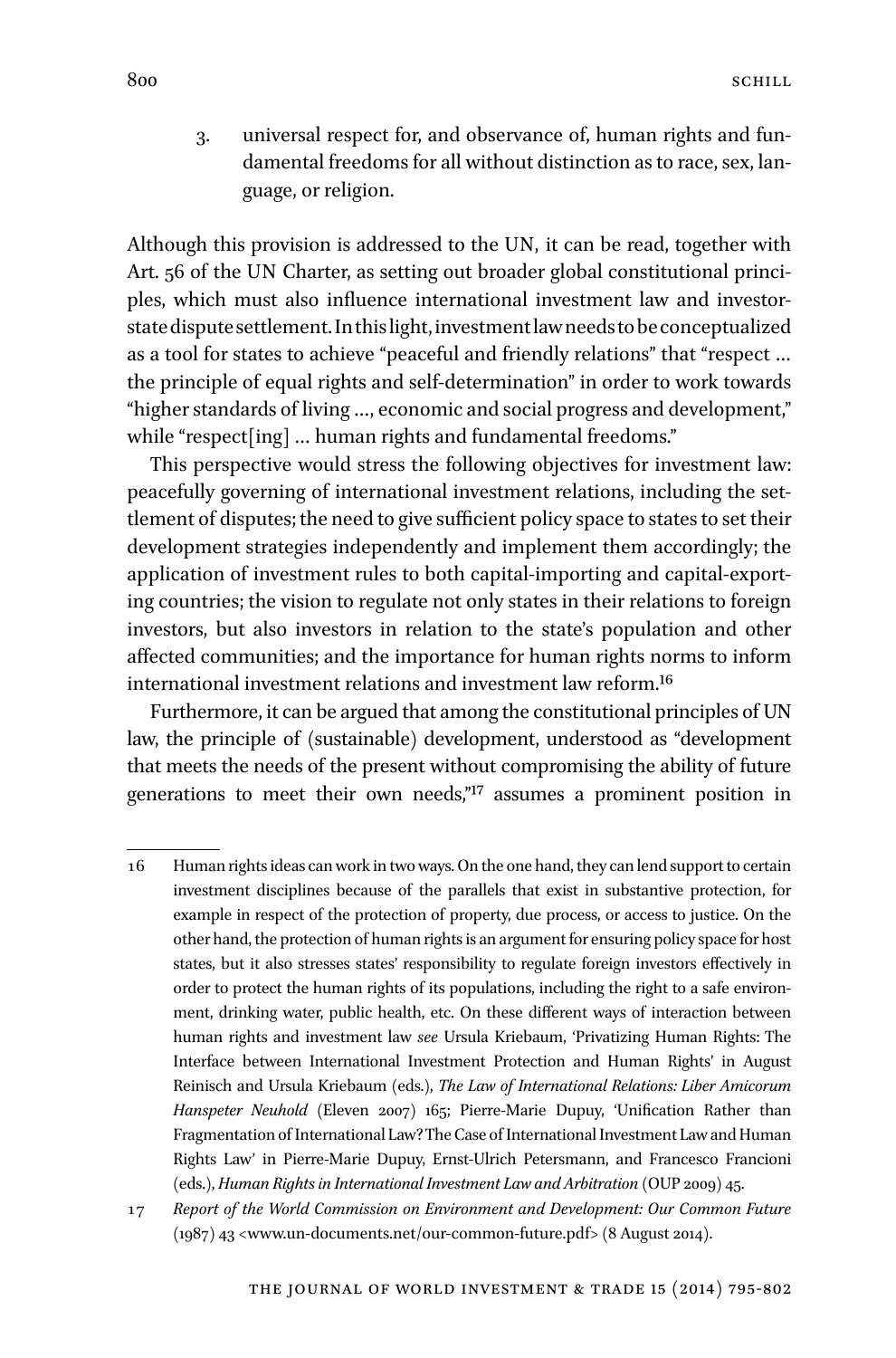international investment law reform. It is rightly reflected in UNCTAD's Investment Policy Framework for Sustainable Development,<sup>18</sup> which emphasizes the need for strengthening the "development dimensions of international investment agreements."19 International investment law and investment treaty arbitration are certainly seen by many as an obstacle to the implementation of development strategies. Yet, this perspective provides a far too limited and onesided view. Instead, investment law and investment law reform should be placed in the broader perspective of helping sustainable development. Even more, international investment law itself should be understood as part of an international law of development and an integrated component of sustainable development.20

Building on the widely recognized importance of investment—including foreign investment—for development within the UN system,<sup>21</sup> and as a means to achieve the UN Millennium Development Goals,<sup>22</sup> the role of investment law would consist in this context in reducing political risk and in fostering the

- 20 *See* extensively Stephan W. Schill, 'International Investment Law and International Development Law' in A. K. Bjorklund (ed.), *Yearbook on International Investment Law and Policy 2012–2013* 327 (2014).
- 21 This is reflected, for example, in the Agenda 21 of the UN Conference on Environment and Development, the Monterrey Consensus of 2002, the Doha Declaration on Financing for Development, and the Rio+20 Conference on "The Future We Want". *See* UNCED, 'Agenda 21: Programme of Action for Sustainable Development' UN GAOR, 46th Sessions, Agenda Item 21, UN Doc A/Conf.151/6/Rev.1 (1992) para. 2.23 ("Sustainable development requires increased investment, for which domestic and external financial resources are needed. Foreign private investment […is] an important source of financial resources"); United Nations, 'Monterrey Consensus of the International Conference on Financing for Development' (22 March 2002) para. 22. [<www.un.org/esa/ffd/monterrey/Monterrey](http://www.un.org/esa/ffd/monterrey/MonterreyConsensus.pdf)  [Consensus.pdf>](http://www.un.org/esa/ffd/monterrey/MonterreyConsensus.pdf)  $(8 \text{ August } 2014)$  (stating that "there is the need for the relevant international and regional institutions as well as appropriate institutions in source countries to increase their support for private foreign investment in infrastructure development and other priority areas, including projects to bridge the digital divide, in developing countries and countries with economies in transition"); United Nations, 'Doha Declaration on Financing for Development' UN Doc. No. A/CONF.212/L.1/Rev.1 (2008) 23 ("We recognize that private international capital flows, particularly foreign direct investment, are vital complements to national and international development efforts."); United Nations General Assembly Resolution No. 66/288, Doc. No. A/Res/66/288, Annex (11 September 2012) paras. 110, 123, 127, 131, 149, 154, 188, 201, 232, 271.
- 22 *See* United Nations Development Program, 'Investing in Development: A Practical Plan to Achieve the Millennium Development Goals' (2005) [<www.unmillenniumproject.org/](http://www.unmillenniumproject.org/documents/overviewEngLowRes.pdf) [documents/overviewEngLowRes.pdf>](http://www.unmillenniumproject.org/documents/overviewEngLowRes.pdf) (8 August 2014).

<sup>18</sup> UNCTAD, *World Investment Report 2012*, *supra* note 2, pp. 97 *et seq.*

<sup>19</sup> *Ibid.*, p. xii.